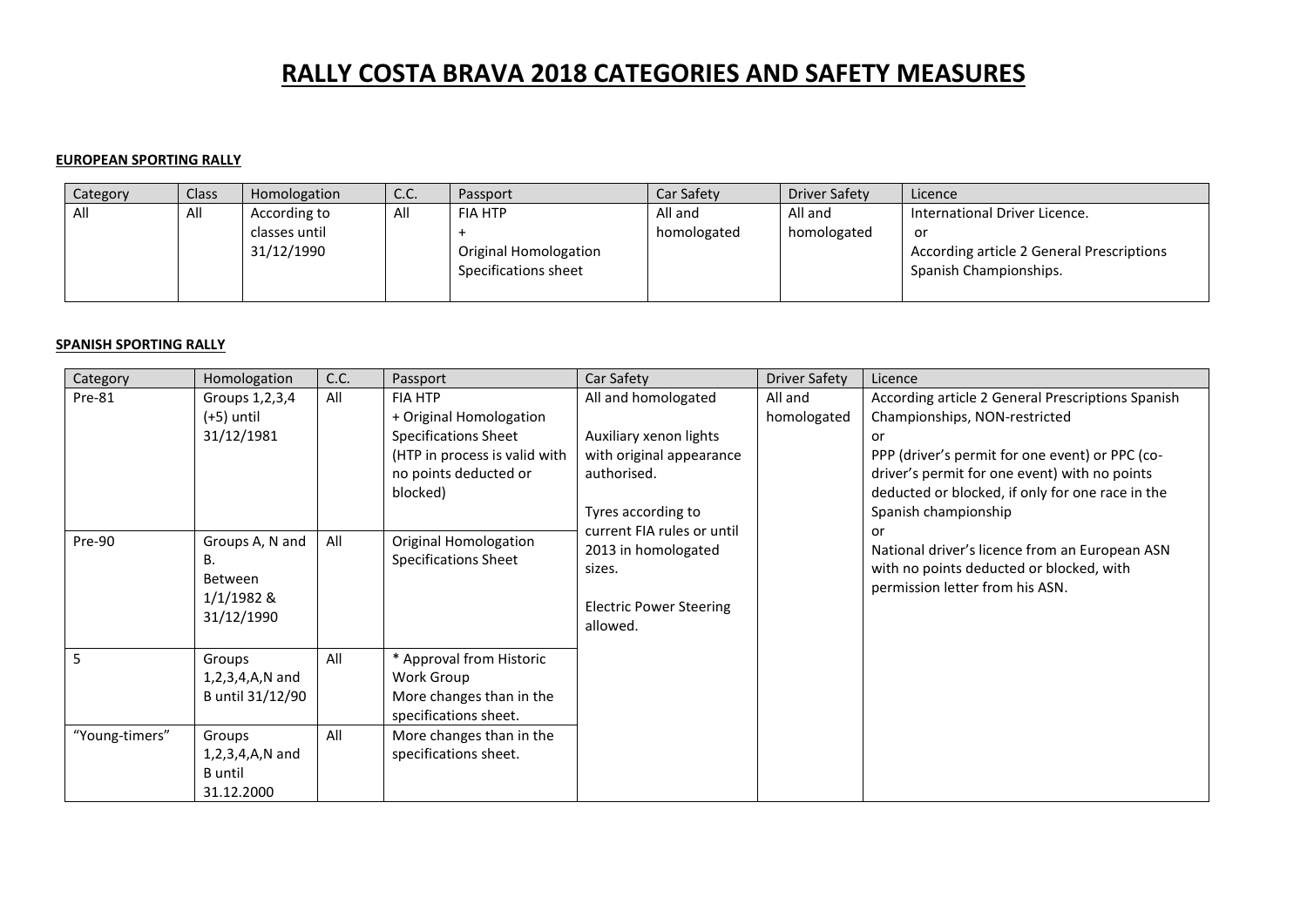## **SPANISH REGULARITY RALLY**

| Category         | Homologation        | C.C. | Passport                 | Car Safety                      | <b>Driver Safety</b>  | Licence                                 |
|------------------|---------------------|------|--------------------------|---------------------------------|-----------------------|-----------------------------------------|
| Sport regularity | Production cars     | All. | HRPC (FIA) or PCR        | - 2 kg extinguisher             | FIA helmet            | According article 2 General             |
| (Higher average  | until 31.12.1957.   |      | (RFEdA).                 | - Annex K rollbars              | Technical List no. 25 | Prescriptions Spanish Championships,    |
| speed)           |                     |      |                          | - Homologated bucket seats.     |                       | NON-restricted.                         |
|                  | Groups 1, 2, 3, 4.  |      | Regional passport        | (Officially accepted for 5 more |                       | 0r                                      |
|                  | $(+5^*)$ , A, N & B |      | accepted if approved     | years after expiration.)        |                       | <b>Restricted Licence</b>               |
|                  | Until 31/12/1990    |      | by the Work Group.       | - FIA harness currently in      |                       | PR (Driver Restricted) or COR (Co-      |
|                  |                     |      |                          | force.                          |                       | driver's Restricted)                    |
|                  | 1 single            |      | Other ASN passports      |                                 |                       | or                                      |
|                  | measuring device    |      | accepted.                | Bucket seats, harnesses and     |                       | PPP (driver's permit for one event) or  |
|                  | connected.          |      |                          | rollbars not compulsory in      |                       | PPC (co-driver's permit for one event)  |
|                  |                     |      | Only if participating in | groups 1, 3 & N.                |                       | with no points deducted or blocked, if  |
|                  |                     |      | a single championship    |                                 |                       | only for one race in the Spanish        |
|                  |                     |      | rally, a PCR passport    | - Auxiliary xenon lights with   |                       | championship.                           |
|                  |                     |      | will be issued in situ.  | original appearance             |                       |                                         |
|                  |                     |      |                          | authorised.                     |                       | National driver's licence from an       |
|                  |                     |      |                          |                                 |                       | European ASN with no points deducted    |
|                  |                     |      |                          | - Tyres according to current    |                       | or blocked, with permission letter from |
|                  |                     |      |                          | FIA regulations or until 2013.  |                       | his ASN                                 |
|                  |                     |      |                          |                                 |                       |                                         |
|                  |                     |      |                          | - 2 utility knives.             |                       |                                         |
|                  |                     |      |                          | - Catch oil tank.               |                       |                                         |
|                  |                     |      |                          |                                 |                       |                                         |
| Regularity       |                     |      |                          | - 2 kg extinguisher             |                       |                                         |
| (Max 60 km/h)    |                     |      |                          |                                 |                       |                                         |
|                  |                     |      |                          | - Auxiliary xenon lights with   |                       |                                         |
|                  |                     |      |                          | original appearance             |                       |                                         |
|                  |                     |      |                          | authorised.                     |                       |                                         |
|                  |                     |      |                          |                                 |                       |                                         |
|                  |                     |      |                          | - Tyres according to current    |                       |                                         |
|                  |                     |      |                          | FIA regulations or until 2013.  |                       |                                         |
|                  |                     |      |                          |                                 |                       |                                         |
|                  |                     |      |                          | - 2 utility knives.             |                       |                                         |
|                  |                     |      |                          |                                 |                       |                                         |
|                  |                     |      |                          | - Catch oil tank.               |                       |                                         |
|                  |                     |      |                          |                                 |                       |                                         |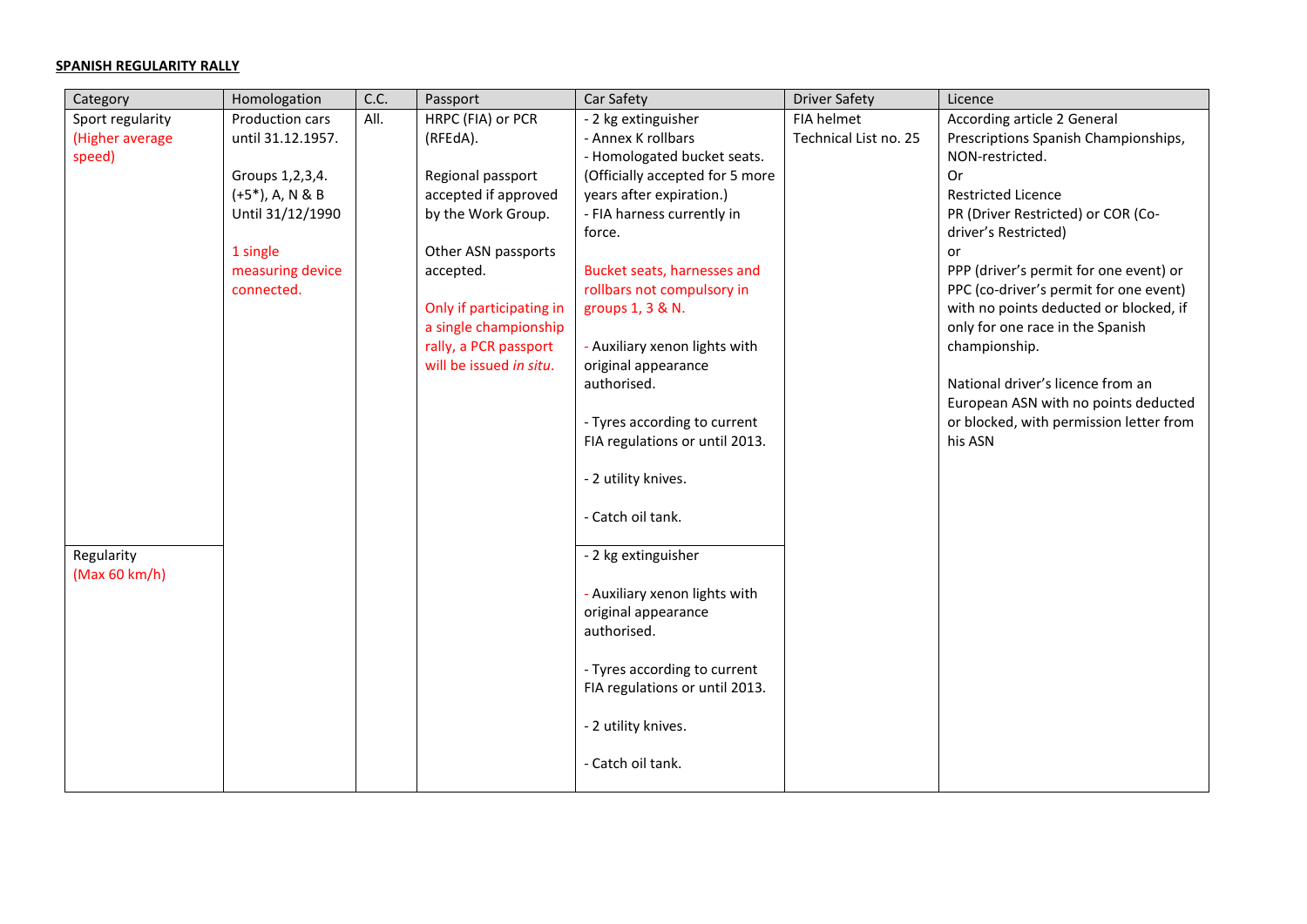### **CATALAN SPORTING RALLY**

| Group                               | Type           | Homologation                                                                                                                                                                                                                                                          | C.C. | Passport                                                                                           | Car Safety                                                                                                                    | <b>Driver Safety</b>   | Licence                                                                                             |
|-------------------------------------|----------------|-----------------------------------------------------------------------------------------------------------------------------------------------------------------------------------------------------------------------------------------------------------------------|------|----------------------------------------------------------------------------------------------------|-------------------------------------------------------------------------------------------------------------------------------|------------------------|-----------------------------------------------------------------------------------------------------|
| Historic                            | H1             | Groups 4 and B. Group 5 with FCA<br>authorisation.<br>From 01.01.58 to 31.12.85                                                                                                                                                                                       | All  | <b>FIA</b><br>Homologation<br>Technical                                                            | - All and homologated<br>- Annex K rollbars from<br>the period.                                                               | All and<br>homologated | <b>According article 2 General</b><br><b>Prescriptions Spanish</b><br>Championships, NON-restricted |
|                                     | H2             | Groups 2, 3 and A<br>From 01.01.58 to 31.12.85                                                                                                                                                                                                                        |      | Specification<br>Sheet.                                                                            | - Currently accepted<br>FIA seats or Annex K.                                                                                 |                        | or<br>PPP (driver's permit for one event)                                                           |
|                                     | H <sub>3</sub> | Group 1 and N<br>From 01.01.58 to 31.12.85                                                                                                                                                                                                                            |      | If the car has                                                                                     | - Electric Power<br>Steering allowed                                                                                          |                        | or PPC (co-driver's permit for one<br>event)                                                        |
| Classics                            | C <sub>4</sub> | Groups 4 and B. Group 5 with FCA<br>authorisation.<br>From 01.01.86 to 31.12.93                                                                                                                                                                                       |      | already PTVC<br>(FCA or RFEA) it<br>can have the                                                   | according FCA rules.<br>- FIA tyres according<br>original sizes.                                                              |                        | or<br>National driver's licence from an<br>European ASN with no points                              |
|                                     | C <sub>5</sub> | Groups 2, 3 and A<br>From 01.01.86 to 31.12.93                                                                                                                                                                                                                        |      | modifications<br>included on it.                                                                   | - Side and rear<br>windscreens in                                                                                             |                        | deducted or blocked, with<br>permission letter from his ASN                                         |
|                                     | C6             | Group 1 and N<br>From 01.01.86 to 31.12.93                                                                                                                                                                                                                            |      |                                                                                                    | polycarbonate 5mm.<br>- Turbo restrictors 33<br>mm (Gr. N) or 34mm<br>(Gr. A/B)                                               |                        |                                                                                                     |
| LEGEND<br><b>FCA</b>                | L8             | Recreation of cars homologated<br>between 01.01.86 and 31.12.92<br>This cars will not appear in the<br>Final Classification.                                                                                                                                          |      | Not, but it's<br>necessary the<br>previous FCA<br>approval.                                        | Bodywork, engine,<br>gearbox and diffs<br>identical to the<br>original.<br>Identical livery.<br>Safety Annex J of his<br>age. |                        |                                                                                                     |
| <b>GROUPS</b><br>F2000, F+<br>and L | F2000          | Cars that exceed the<br>characteristics of his FIA<br>homologation sheet, according<br>FCA Regulations.<br>Groups F2000, F+ and L built from<br>a bodyshell homologated between<br>01.01.58 and 31.12.93<br>This cars will not appear in the<br>Final Classification. |      | <b>FIA</b><br>Homologation<br>Technical<br>Specification<br>Sheet of the<br>original<br>bodyshell. | All and homologated                                                                                                           |                        |                                                                                                     |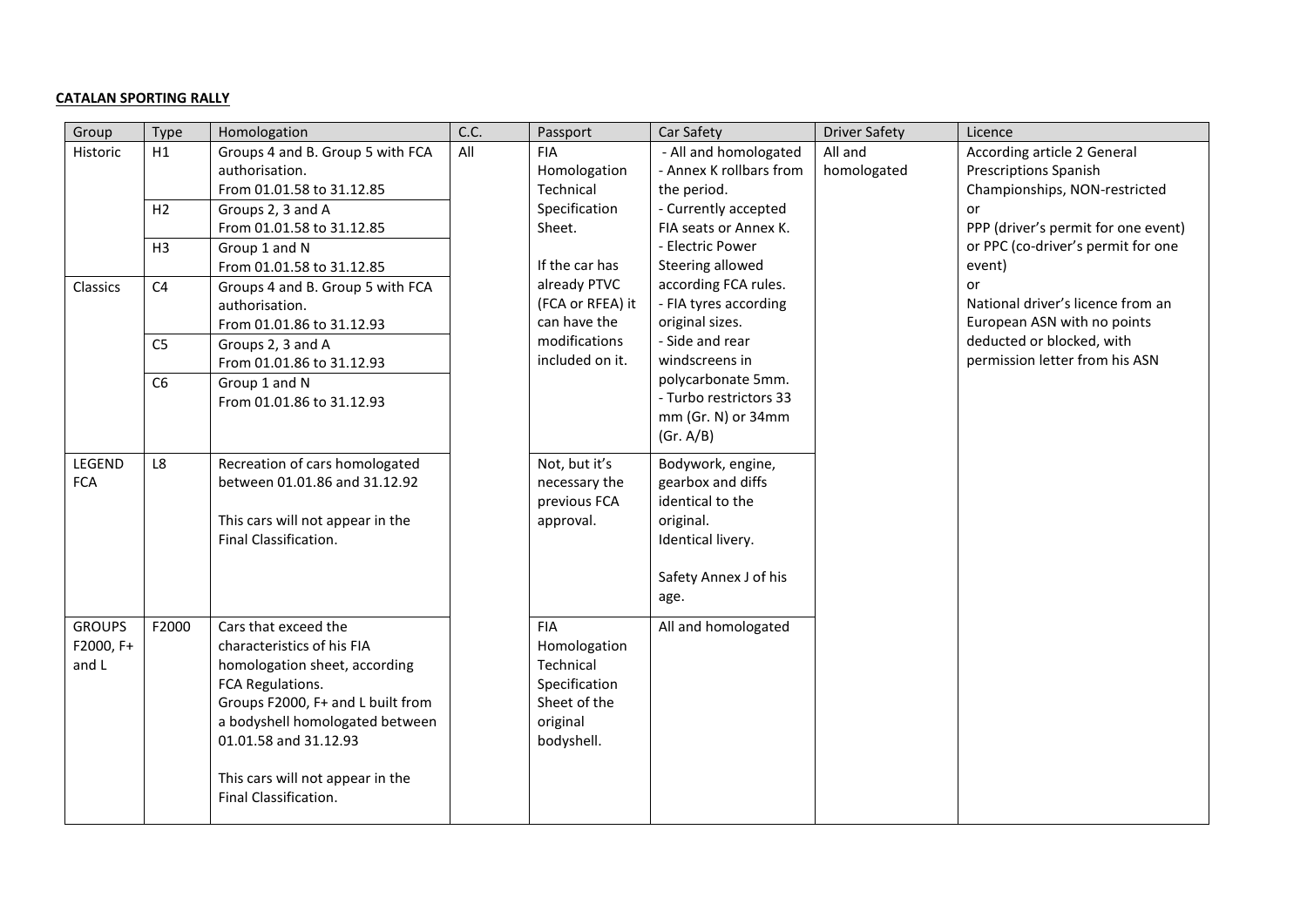# **REGULARITY SUPER SPORT Max 70/80 kmh and REGULARITY SPORT Max 55/60 kmh FCA**

| Group            | Class           | Homologation                     | C.C.            | Passaport            | Car Safety              | <b>Driver Safety</b> | Licence                           |
|------------------|-----------------|----------------------------------|-----------------|----------------------|-------------------------|----------------------|-----------------------------------|
| <b>Historics</b> | H1              | Groups 4 and B. Group 5 with     | All             | <b>FIA</b>           | - 6 points FIA o Annex  | - FIA fireproof      | According article 2 General       |
|                  |                 | FCA authorisation.               |                 | Homologation         | K Rollcage              | overall. (FIA 1986   | <b>Prescriptions Spanish</b>      |
|                  |                 | de 01.01.58 hasta 31.12.85       |                 | Sheet                | (Just reccomended in    | or Standard 8856-    | Championships, NON-               |
|                  | H <sub>2</sub>  | Groups 2, 3 and A                |                 |                      | RS)                     | 2000)                | restricted.                       |
|                  |                 | from 01.01.58 to 31.12.85        |                 | <b>FCA Technical</b> |                         | (Just reccomended    | or                                |
|                  | H <sub>3</sub>  | Group 1 and N                    |                 | Passport (Or in      | - FIA Seat belts        | in $RS$ )            | <b>Restricted Licence</b>         |
|                  |                 | de 01.01.58 hasta 31.12.85       |                 | situ)                | (expired + 5 years)     |                      | PR (Driver Restricted) or COR     |
| Classics         | C <sub>4</sub>  | Groups 4 and B. Group 5 with     |                 |                      | (Just reccomended in    | - Fireproof gloves.  | (Co-driver's Restricted)          |
|                  |                 | FCA authorisation.               |                 |                      | RS)                     | (FIA 1986 or         | or                                |
|                  |                 | from 01.01.86 to 31.12.93        |                 |                      |                         | Standard 8856-       | National driver's licence from    |
|                  | C <sub>5</sub>  | Groups 2, 3 and A                |                 |                      | - FIA bucket seats      | 2000)                | an European ASN with no           |
|                  |                 | from 01.01.86 to 31.12.93        |                 |                      | (expired + 5 years) (In | (Just reccomended    | points deducted or blocked,       |
|                  | C <sub>6</sub>  | Groups 1 and N                   |                 |                      | RS, Standard original   | in RS and            | with permission letter from his   |
|                  |                 | from 01.01.86 to 31.12.93        |                 |                      | seats with headrest or  | codrivers)           | <b>ASN</b>                        |
|                  |                 |                                  |                 |                      | <b>FIA bucket seats</b> |                      | or                                |
| <b>CLASSICS</b>  | C <sub>20</sub> | Cars homologated between         | All             |                      | (expired + 5 years).    | - FIA currently      | Annual participation permission   |
| 20               |                 | 31.12.92 and 01.01.98            |                 |                      |                         | homologated          | FCA (Only in Regularity Sport)    |
|                  |                 |                                  |                 |                      | - Tyres DOT o E         | helmet.              | 0r                                |
|                  |                 | This cars will not appear in the |                 |                      |                         | Technical list nº25  | Daily participation permission    |
|                  |                 | Final Classification.            |                 |                      | - Fire extinguisher     |                      | FCA (Without medical              |
|                  |                 |                                  |                 |                      | 2 kgs FIA               |                      | certificate ) (Only in Regularity |
| F2000, F+        | F2000           | Cars that exceed the             | 2000 cc         | <b>FIA</b>           |                         | - Shoes made of      | Sport)                            |
| and L            |                 | characteristics of his FIA       | (F2000).        | Homologation         |                         | rubber, acrylics or  |                                   |
|                  |                 | homologation sheet, according    |                 | Technical            |                         | syntetic are not     |                                   |
|                  |                 | FCA Regulations.                 | 2500cc or       | Specification        |                         | authorized.          |                                   |
|                  |                 | Groups F2000, F+ and L           | 1600cc          | Sheet of the         |                         |                      |                                   |
|                  |                 |                                  | Turbo (F+)      | original             |                         |                      |                                   |
|                  |                 | Original bodyshell               |                 | bodyshell.           |                         |                      |                                   |
|                  |                 | homologation should be           | $+$ of 2500 (L) |                      |                         |                      |                                   |
|                  |                 | between 1.1.58 and 31.12.93      |                 | <b>FCA Technical</b> |                         |                      |                                   |
|                  |                 |                                  |                 | Passport (Or in      |                         |                      |                                   |
|                  |                 | This cars will not appear in the |                 | situ)                |                         |                      |                                   |
|                  |                 | Final Classification.            |                 |                      |                         |                      |                                   |